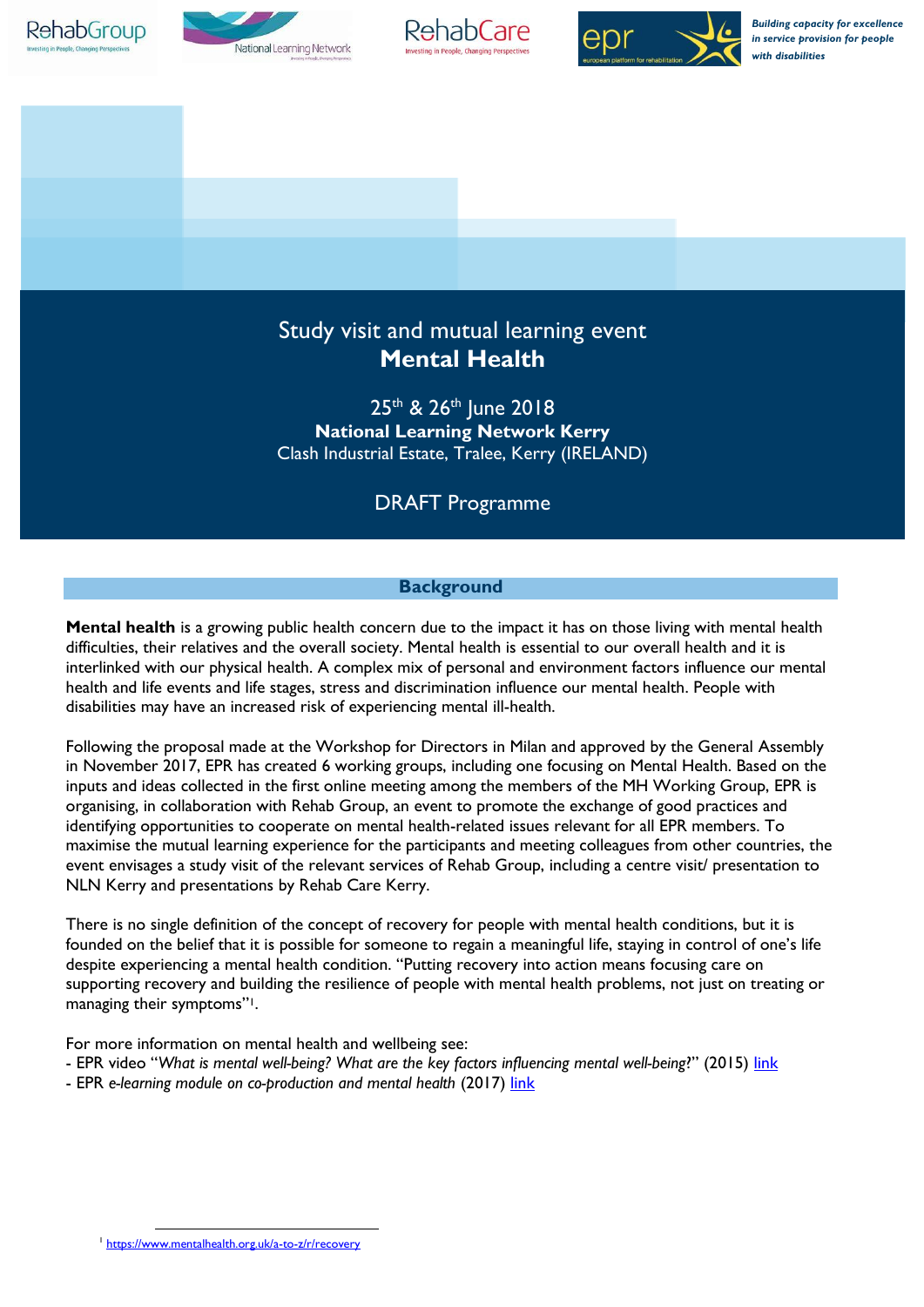







## **Main topics**

Based on the feedback of the MH Working group meeting, the main topics of this event are:

- Models of recovery/ wellbeing for people with mental health conditions;
- Engaging and educating key stakeholders in the health, social, and educational sector, including families, on both the models of recovery and evidence base for using the recovery approach;
- Outcomes measurement tools/ strategies to monitor the recovery progress
- Delivery of MH service in rural areas

#### **Learning objectives**

- Identify key elements and strategies to develop successful outreach strategies to engage key stakeholders in the recovery process
- Mutual learning with international colleagues
- Study visit and peer-learning
- Co-create and influence future EPR activities in the field of MH

#### **Who is the event for?**

The event is open to all EPR staff members working on mental health programmes and preferably related to the above mentioned topics. Participation of a limited number of attendees from non-EPR member organisations with valuable contribution to the event is considered.

In order to guarantee the quality of the exchange and the learning experience, participants should be at ease to follow conversations and be able to express themselves in English.

#### **Agenda**

#### **DAY 1: Monday, 25th June 2018**

| Morning session<br>$09:00 - 09:10$ | Welcome and presentation of the event<br>Mirko Miceli, EPR<br>Representative of Rehab Group                             |
|------------------------------------|-------------------------------------------------------------------------------------------------------------------------|
| $09:10 - 09:20$                    | <b>Highlights from EPR Working Group on Mental Health</b><br>Mirko Miceli, EPR                                          |
| $09:20 - 09:40$                    | Rehab Group in Kerry: structure, goals and the local context<br>Representative of the NLN Kerry and/or Rehab Care Kerry |
| $09:40 - 10:30$                    | Who are we?<br>Presentation from international participants                                                             |
| $10:30 - 10:45$                    | Coffee break                                                                                                            |
| $10:45 - 12:45$                    | A journey through our services: NLN Kerry and Rehab Care Kerry                                                          |
| $12:45 - 13:45$                    | Lunch                                                                                                                   |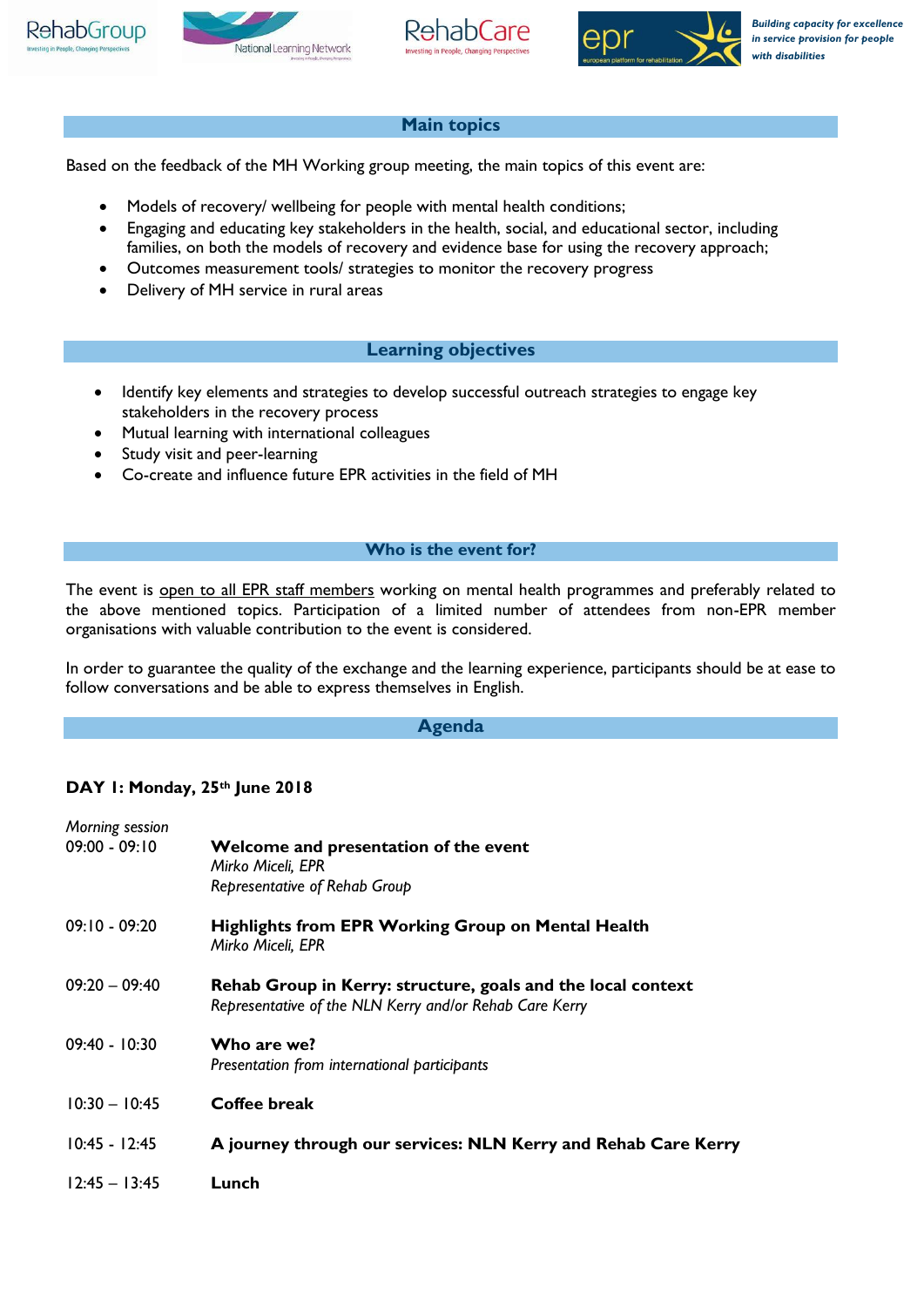







| Afternoon session |                                                                                         |
|-------------------|-----------------------------------------------------------------------------------------|
| $13:45 - 14:15$   | What have we learnt?                                                                    |
|                   | Open session to share learning points of the study visit and making links with own work |
| $14:15 - 15:45$   | <b>Exploring models of recovery/wellbeing</b>                                           |
|                   | <b>Recovery Context Inventory</b>                                                       |
|                   | Donal McAnaney                                                                          |
|                   | <b>Good practices from EPR members</b>                                                  |
| $15:45 - 16:00$   | <b>Coffee break</b>                                                                     |
| $16:00 - 16:45$   | Recovery models/ wellbeing: challenges in practice                                      |
|                   | Interactive session                                                                     |
| $16:45 - 17:00$   | Wrap up and conclusions of DAY I                                                        |
| 19:30             | <b>Joint Dinner</b> (optional)                                                          |

# **DAY 2: Tuesday, 26th June 2018**

| Morning session<br>$09:00 - 09:10$ | <b>Check-in session</b>                                                                                                   |
|------------------------------------|---------------------------------------------------------------------------------------------------------------------------|
| $09:10 - 10:30$                    | How do we address the challenges?                                                                                         |
| $10:30 - 11:00$                    | Coffee break                                                                                                              |
| $11:00 - 12:00$                    | Presentation and open discussion on the proposed solutions                                                                |
| $12:00 - 12:15$                    | <b>What's next on Mental Health?</b><br>Sharing proposals on the EPR future work on MH and 2018 Annual Conference session |
| $12:15 - 12:45$                    | <b>Check-out session</b><br>Take away, learning points and feedback on the meeting                                        |
| $12:45 - 13:30$                    | Lunch and end of the event                                                                                                |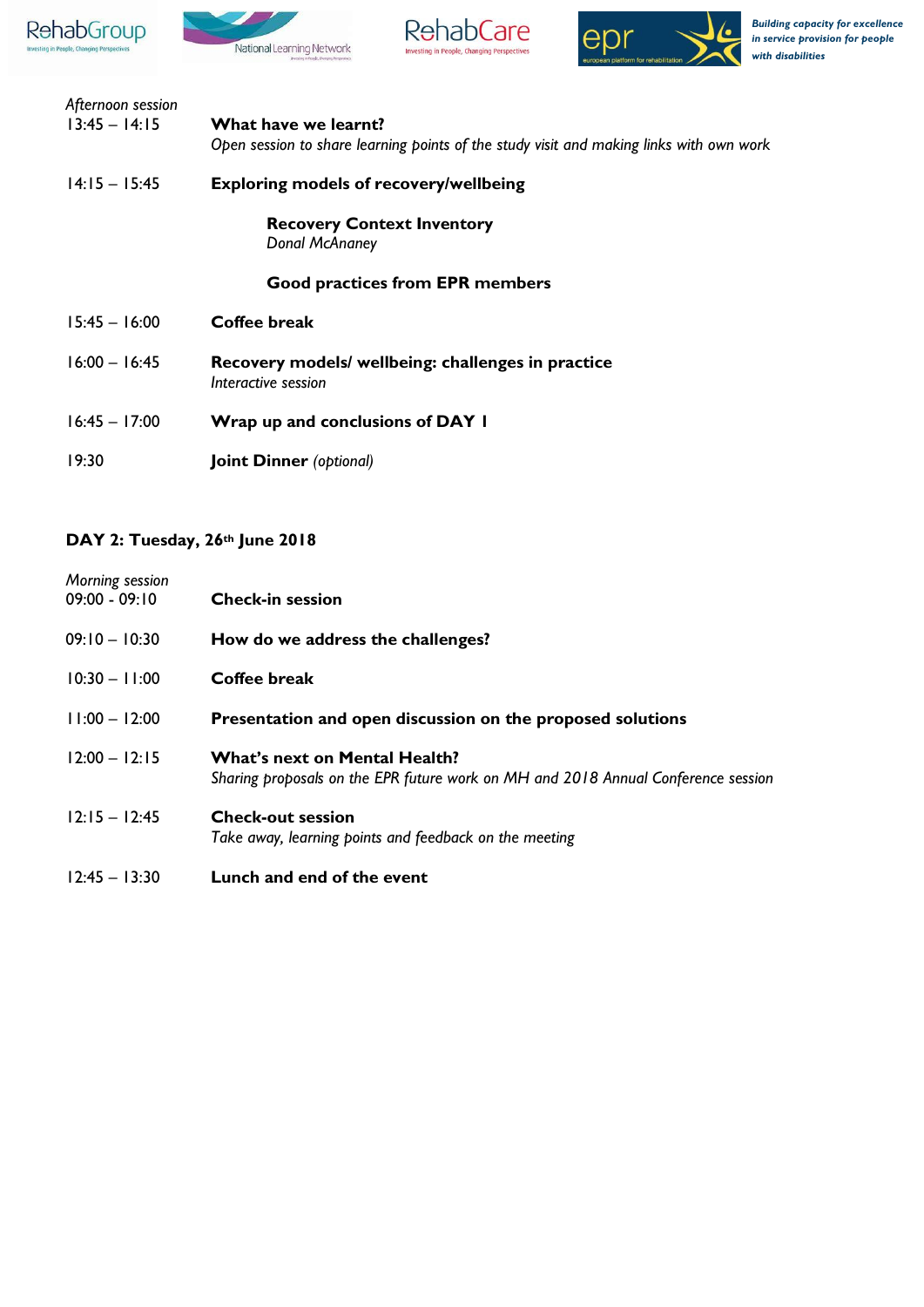







### **The hosting organisation**

The event is hosted by RehabGroup in the National Learning Network Kerry center.



NLN in Kerry provides a range of free courses to people who have had an accident, illness, injury or have a disability and extra support needs.

The courses are tailored to each student's needs, to help them to build their confidence while getting practical job-seeking skills to help them get a job or go on to further training. Courses in this Centre include:

**Personal Mental Health Recovery in Practice (Focus):** Focus is a community based rehabilitative training programme for people experiencing mental ill health. The programme aims to enhance their physical & mental well-being through personal development, community integration & vocational orientation. The course provides students with the skills necessary to enable them to gain greater independence and social integration and the confidence to plan ahead to further education, training and employment.

**Applied Information Technology:** this programme is designed to enable the students to develop the knowledge, skills and attributes necessary to obtain and retain employment in the private or public sector in an office environment or to progress to further training and/or education.

**Catering & Culinary Skills**: this programme is designed to enable the students to develop the knowledge and skills required to obtain & retain employment in the Catering and Hospitality Sector or alternatively progression to further training and education.

**Rehabilitative Training (Directions)**: The aim of this programme is to provide students with Foundation Level Personal, Social and Work Related Skills enabling them to progress to greater levels of Independence and Community Integration. The programme also aims to support and facilitate participants to explore their Occupational and Vocational options and develop their potential skills to progress to Further Education, Training or Employment as appropriate.

**Employer Based Training:** Enables students to acquire practical skills with a Host Company in a skill area of their choice. The course is a combination of on-the-job and in-centre training. The EBT co-ordinator will support both the student and employer.

**Introductory Skills Training:** The programme is designed to enable the students to develop the knowledge, skills and attitudes necessary to make realistic vocational choices for training, or employment, based on their own needs and strengths. Use a range of Personal Effectiveness and Self-Advocacy Skills which will enable them to be assertive, to understand rights and make informed decisions.

**Business & IT Studies (Home, Community & Centre Based Programme):** The course aims to equip students with the skills and competencies in Information Technology needed to obtain employment or access further training. Supports are available including regular visits from the Distance Learning Instructor and regular centre meetings with fellow students. Employment placements form part of the programme. Skills are acquired in your own home on equipment supplied by the centre.

### **Retail Sales / Sporting Chance / Woodwork Multi Skills**